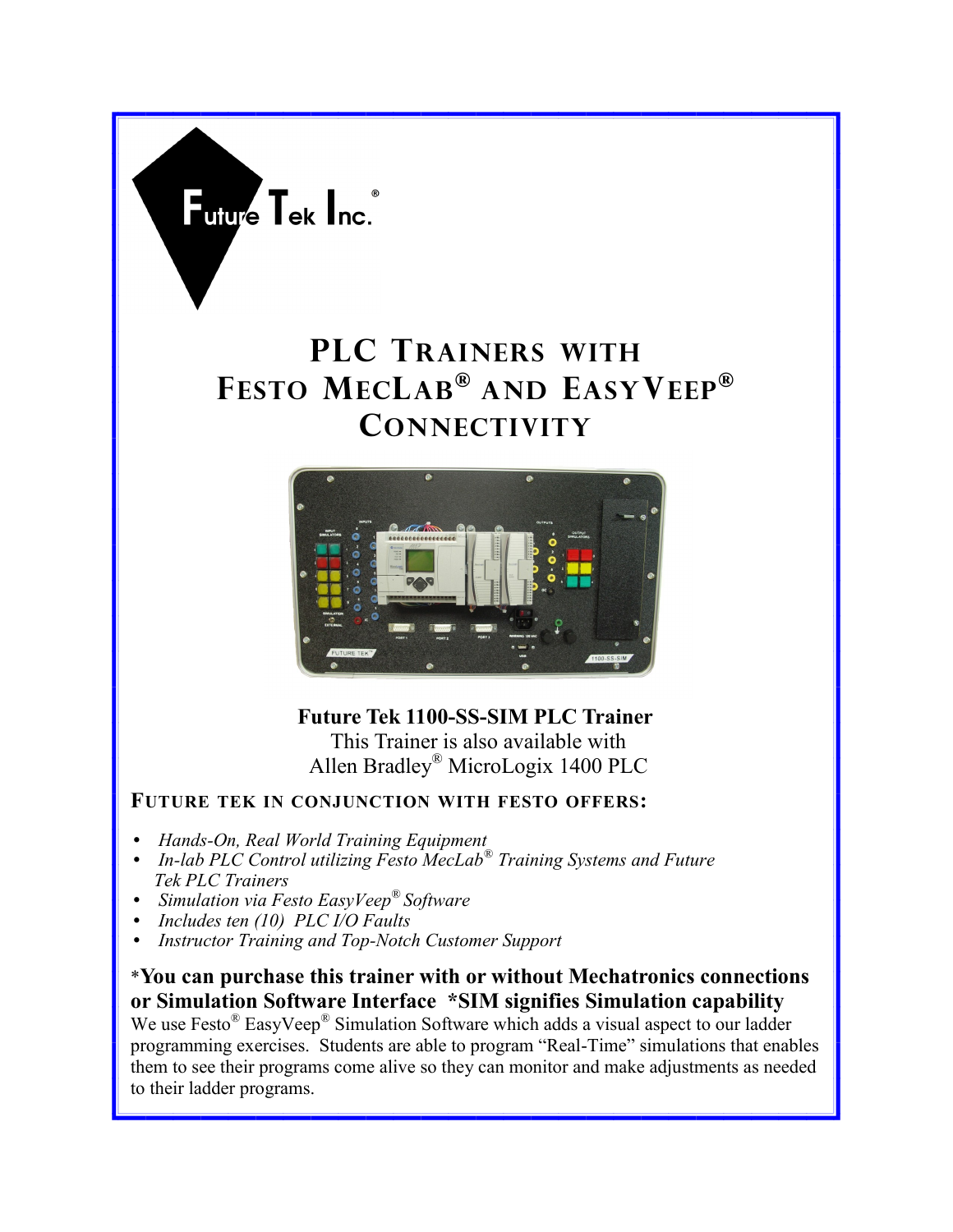PAGE 2



### **-MEC Training Systems**

Future Tek, Inc's PLC Training Systems provide hands on programming and troubleshooting training utilizing our step-by-step lab manuals. Our new – MEC offerings also include connecting ports allowing development of Ladder Logic programs controlling Festo MecLab® Training Systems.



**Future Tek Model 1100-SS-SIM**

#### **Compatible with Festo MecLab® Training Systems**

 **Compatible with Siemens® Conveyor System**

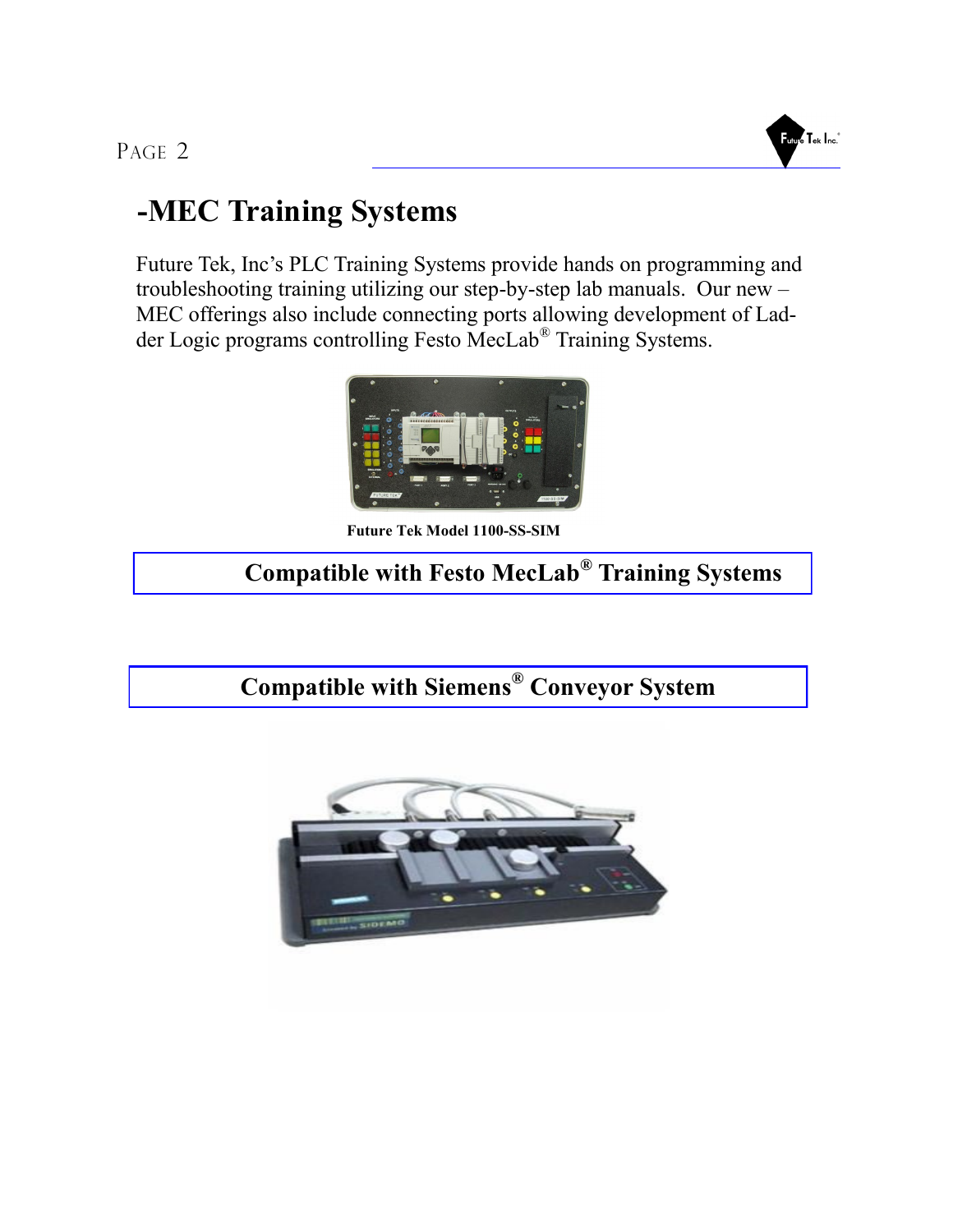## **-SIM Training Systems**

Future Tek, Inc's –SIM series includes Festo MecLab<sup>®</sup> connection AND Festo EasyVeep® Simulation Software connection. The Festo EasyVeep® Software provides interactive PLC control of real-world processes through simulation.

**Future Tek Model 1100-SS-SIM**